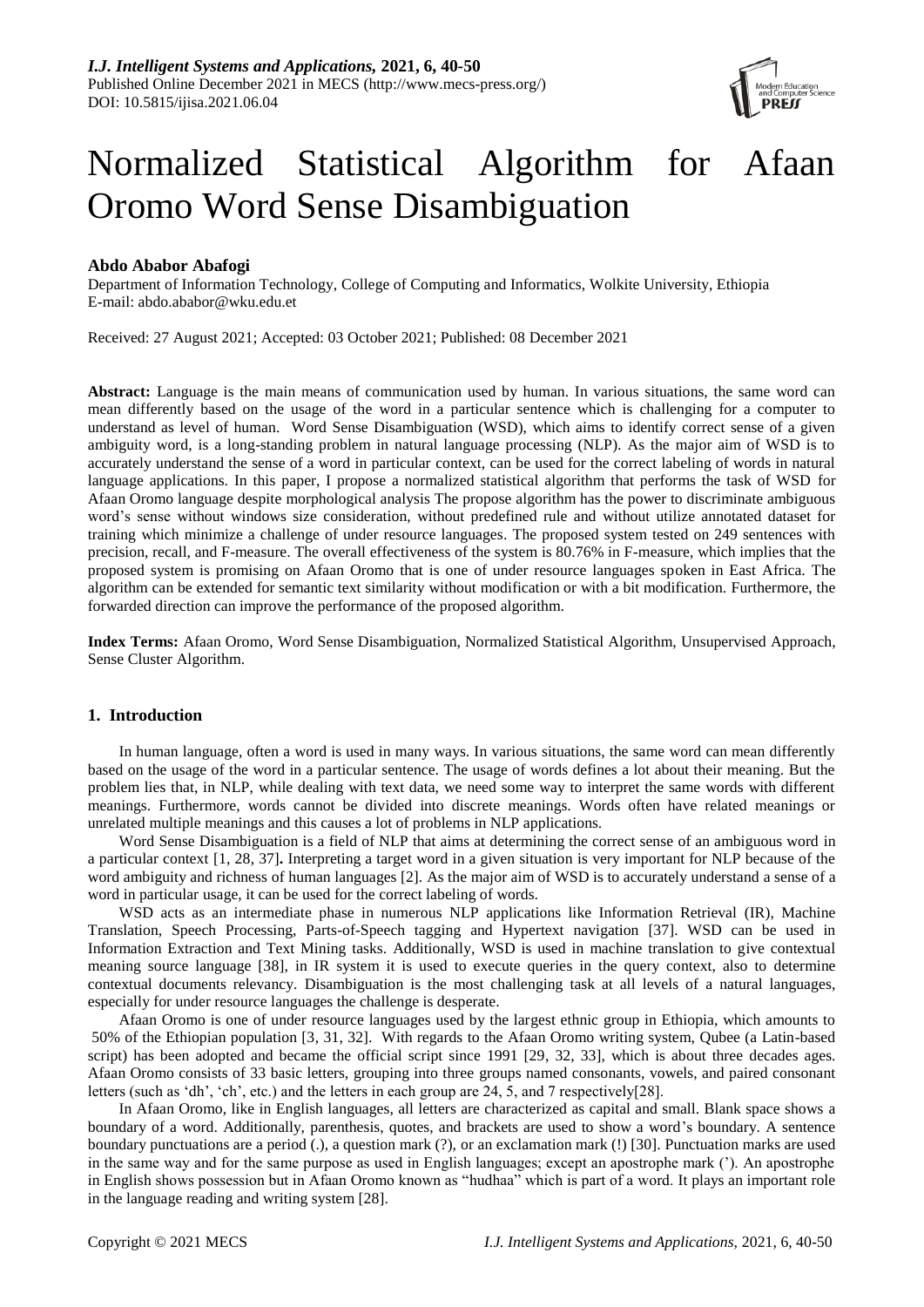In human language a word can be interpreted in more than one way depending on different contexts. However, for a computer it is challenging to recognize as level of human. Many efforts have been made to solve the WSD problem for Afaan Oromo. For under-resource language like Afaan Oromo an unsupervised approach is recommended. However, there is no common agreement on context window sizes that used with unsupervised method. Consequently, it needs additional research aims at possible concern of handling all context modifiers without window sizes limitation. From this viewpoint, the author motivated to minimize the gap of window sizes consideration in unsupervised learning for Afaan Oromo text based applications.

Unavailability of a resources and the complexity of the language also the richness of the morphology are the main challenges for Afaan Oromo language processing [4, 36]. In Afaan Oromo, the sense of words is based on the words preceded by the word (modifies) [3, 31]. The modifiers and contextual information were the basis of the linguistic properties of Afaan Oromo word sense. Ambiguity can occur at several levels of the language such as lexical, semantic, syntactic, and pragmatic, etc. [6].

On the target language an unsupervised approach is obtained encouraging performance and also rule-base with unsupervised approach is outperformed. On the other hand, the author faced a noteworthy challenge because Afaan Oromo has a resource lack. So, to cope with the challenge, an alternate solution propose that relies on unsupervised sense disambiguation.

The ultimate aim of this paper is developing a normalized statistical algorithm that relies on an unsupervised approach without any specific windows size to perform the task of WSD for Afaan Oromo language. Additionally, a language exhibiting similar patterns with Afaan Oromo can adapt the algorithm. Specifically, it increases the methodology of the WSD research. The proposed algorithm can be extended for semantic text similarity without modification or with a bit modification. Furthermore, it has been pointed out how NLP plays a significant role in enhancing the computer's capability to process word senses.

In this work, to get the semantic clues of a particular sense of the ambiguous word, the proposed algorithm will be applied upon a dataset described in section dataset development. The algorithm starts by detecting ambiguous words, analyzes contextual information and linguistic properties of word sense. Next, coupling every word with an ambiguous word found in a sentence with their weights (that is proximity degree to ambiguous word), then pair a word with proximity degree grouped into a sense-specific cluster. The coupled words provide information about ambiguous words and their identification degree per sense that is the last step in a training phase.

The first task of the algorithm is text preprocessing (like distinguishing statements boundary, tokenization, and eliminating punctuations). Next, search for an ambiguous word in the given text (sentence), generating and calculating word co-occurrence degree per sentence. Then, recursively search each pair word of the sentence whether available in a sense cluster, if found it calculates weighted context overlap from respective sense cluster. The calculation is continue up to the end of the sentence for the respective ambiguous word and with a concerned cluster. Once context overlap calculation is completed, the summation of all overlapped pair yield is computed and the cluster scores greatest summation result is nominated and used to tag the sense of the ambiguous word. The input to the WSD system is an Afaan Oromo text and the output from the system is a text in which the ambiguous word is tagged with its predicted sense.

## **2. Related Work**

Human beings are pretty apt in determining the perfect sense of the word, but for machines that is a very hard challenge. The research on automatic disambiguation of ambiguous word sense has been a critical concern since its emergence due to its extensive applications. WSD is a necessary intermediate task at many levels to accomplish most NLP tasks. It is essential in many language understanding applications, particularly in human-machine communication. As a result, several systems were proposed and validated on standard datasets that are specialized in WSD evaluation [7]. In this section several WSD researches have been reviewed about an approaches, state-of-the-art work from resource rich languages, and all available works of the Afaan Oromo WSD.

In WSD history, a lot of algorithms have been proposed under the category of knowledge-based (KB), supervised, and unsupervised approaches. KB approaches incorporate systems that rely on linguistic information sources like dictionaries, Wordnet, thesauri, and hand-crafted rule bases. Supervised approaches incorporate systems that rely on annotated corpora to learn from. Unsupervised methods learn from unannotated corpora.

KB methods to WSD such as Walker's algorithm, Lesks algorithm, and random walk algorithm do a machinereadable dictionary lookup. One of the earliest KB algorithms is Lesk algorithm, which computes the word overlap between the target word's context and possible senses' definition. Word collocations are important in determining ambiguous meaning. A statistical decision for lexical ambiguity based on decision lists is discussed in [8]. Recently, a multi-languages KB approach was proposed named SENSEMBERT as discussed in [9]. SENSEMBERT proved to be effective both in the English and multilingual WSD tasks. The SENSEMBERT used the lexical-semantic information in BabelNet, and Wikipedia, to overcome the burden of producing manually-tagged corpora. In the neural network era, SENSEMBERT outperformed the state of the art in all the tested languages than most of the supervised [9].

Supervised methods exist ranging from purely supervised [10, 11] to knowledge-based [12], to hybrid supervised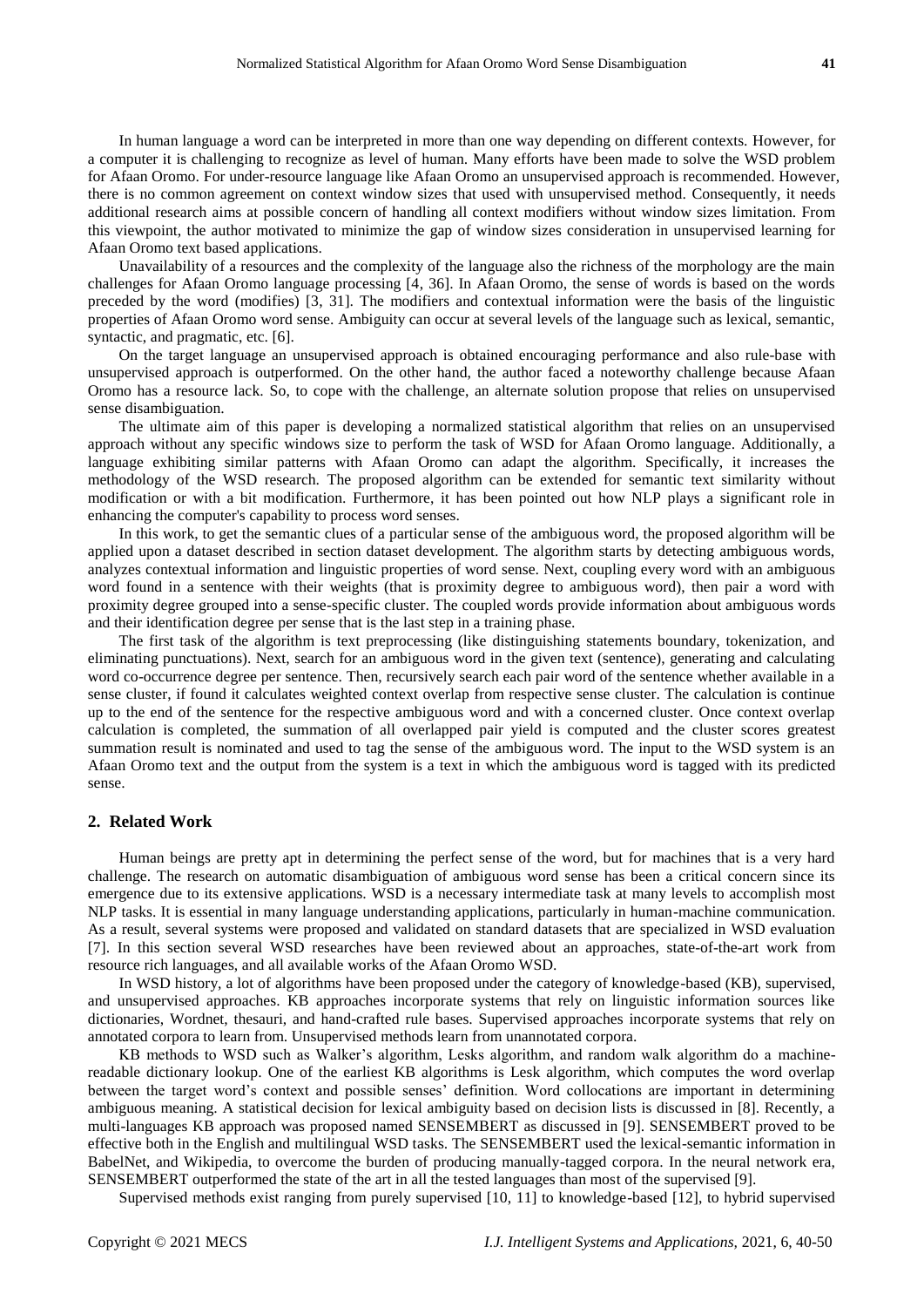and KB approaches [13, 14, 15, 16, 17, 18]. In general, the supervised WSD approach concerns purely data-driven models [10], supervised models exploiting glosses (human-readable way of clarifying sense distinctions) [13], supervised models exploiting relations in a knowledge graph such as WordNet hyponymy and hypernymy relations [19], and supervised approaches using other sources of knowledge like Wikipedia and Web search [18]. In recent years, more supervised systems are proposed to cope with WSD tasks. "It makes sense" is a system that employs SVM to disambiguate words in context [7]. The best supervise approaches rely on neural networks [20].

Supervised systems have some disadvantages such as scarcity, availability of standard corpora, etc. The supervised WSD approaches have yielded better results as compared to the unsupervised WSD approaches [21]. KB and unsupervised methods are used to improve the system performance [22]. A supervised system was the most successful approach to WSD across all English datasets [23, 24, 19]. In recent years, the approaches surpassed by SENSEMBERT KB approach [18].

Unsupervised WSD and KB WSD are evolving as a great option to resolve the challenges of supervised systems. A supervised approach needs a huge annotated corpora. As a result, for less resource language annotated corpora may not available. In this case, the solution is in the hand of unsupervised methods. It combines the advantages of supervised and KB approaches. As with the supervised approach, it gathers information from the corpus and does not need a tagged corpus [21].

Unsupervised Methods pose the greatest challenge to researchers and NLP professionals. The unsupervised WSD approach does not require annotated corpus. These techniques identify the sense of the ambiguous word from the neighboring words, called context. A key assumption of these models is that similar meanings and senses occur in a similar context. They are not dependent on manual efforts, hence can overcome the knowledge acquisition deadlock. Prepares the clusters of the word occurrences in the input text and then induces senses of a new occurring word into the proper cluster [25]. An unlabeled dataset is required to be trained before applying them to ambiguous words [26].

Unsupervised learning identifies patterns in a large sample of data, without the benefit of any manually labeled examples or external knowledge sources. These patterns are used to divide the data into clusters, where each member of a cluster has more in common with the other members of its cluster than any other. The different methods of this approach are context clustering, word clustering, and co-occurrence graphs beside k-means clustering in case of different and huge dataset availability [25]. The two well-known unsupervised methodologies are clustering and association rules which are utilized for word ambiguity [27]. The major shortcomings of the unsupervised approach are they do not rely on any shared resources like dictionaries for word senses.

On other hand a few researches made on WSD of Afaan Oromo language. In [34] a supervised approach is applied a Naïve Baye's theory to disambiguate 5 ambiguous words in the Afaan Oromo language. The work has trained and tested on 1116 sentences and 124 sentences respectively. The author concluded that  $\pm 4$  (right and left side) of either ambiguous word window size is sufficient for sense disambiguation in Afaan Oromo.

In other work, a rule-based research has been conducted to solve the problem of WSD for Afaan Oromo. The work was focused on 15 ambiguous words, due to under the resource of the language [3]. Similarly, Shibiru [5] conducted knowledge base WSD research using a window size of  $\pm$ 1to  $\pm$ 5 to the left and the right side of the ambiguous word. Based on Afaan Oromo Wordnet with morphological analyzer and without morphological analyzer. Besides that, he recommended an optimal windows size for Afaan Oromo WSD. The experimental evaluation performed on 50 sentences shows that a  $\pm 3$  windows size on either side of the ambiguous word with morphological analysis is ample for Afaan Oromo WSD [5].

In contrast, Yehuwalashet [35] modeled a hybrid approach that relies on a rule-based and an unsupervised machine learn from a corpus to solve the challenge of WSD. The context of the ambiguous word is determined via the constructed vector representations matrix from word co-occurrences and an extracted modifiers of the ambiguous word using rules. As a result, the cosine similarity was computed based on the angle between vectors of the contexts. She evaluated 20 ambiguous words with the same window size, and clustering algorithms such as EM, K-Means, Complete link, Single link, and Average Link. Finally, she concluded that window sizes  $\pm 1$  and  $\pm 2$  perform a better result with EM and K-means algorithms. The best accuracy is achieved by EM.

Furthermore, [31] was utilized the hybrid machine learning approach, in which an unsupervised machine learns with the help of a handcrafted rule approach to cluster the contexts and also, to extract the modifiers of the ambiguous word. The words that occur in similar contexts tend to have similar senses. The senses and contexts can be captured in terms of the frequency, co-occurrence neighborhood. The author used the same algorithms and the finding found in both papers show that using the window size of  $\pm 2$  words on either side of the target word computed using cosine similarity offered better accuracy via the EM algorithm [31].

From the mentioned related works of low-resource languages gap is found as shown on context window size. Indeed, all of the researchers utilized different datasets, different numbers of the ambiguous word. In Afaan Oromo, author [35] concluded that window sizes  $\pm 1$  and  $\pm 2$  perform better in general and window size  $\pm 1$  is in particular. Author [31] recommended window sizes  $\pm 2$  for Afaan Oromo. The third finding shows that  $\pm 3$  context window size is enough for WSD in Afaan Oromo. The author of [34], recommend that ±4 window sizes of target word offered better accuracy.

In general, there is no common agreement on context window sizes to determine a sense of a target word.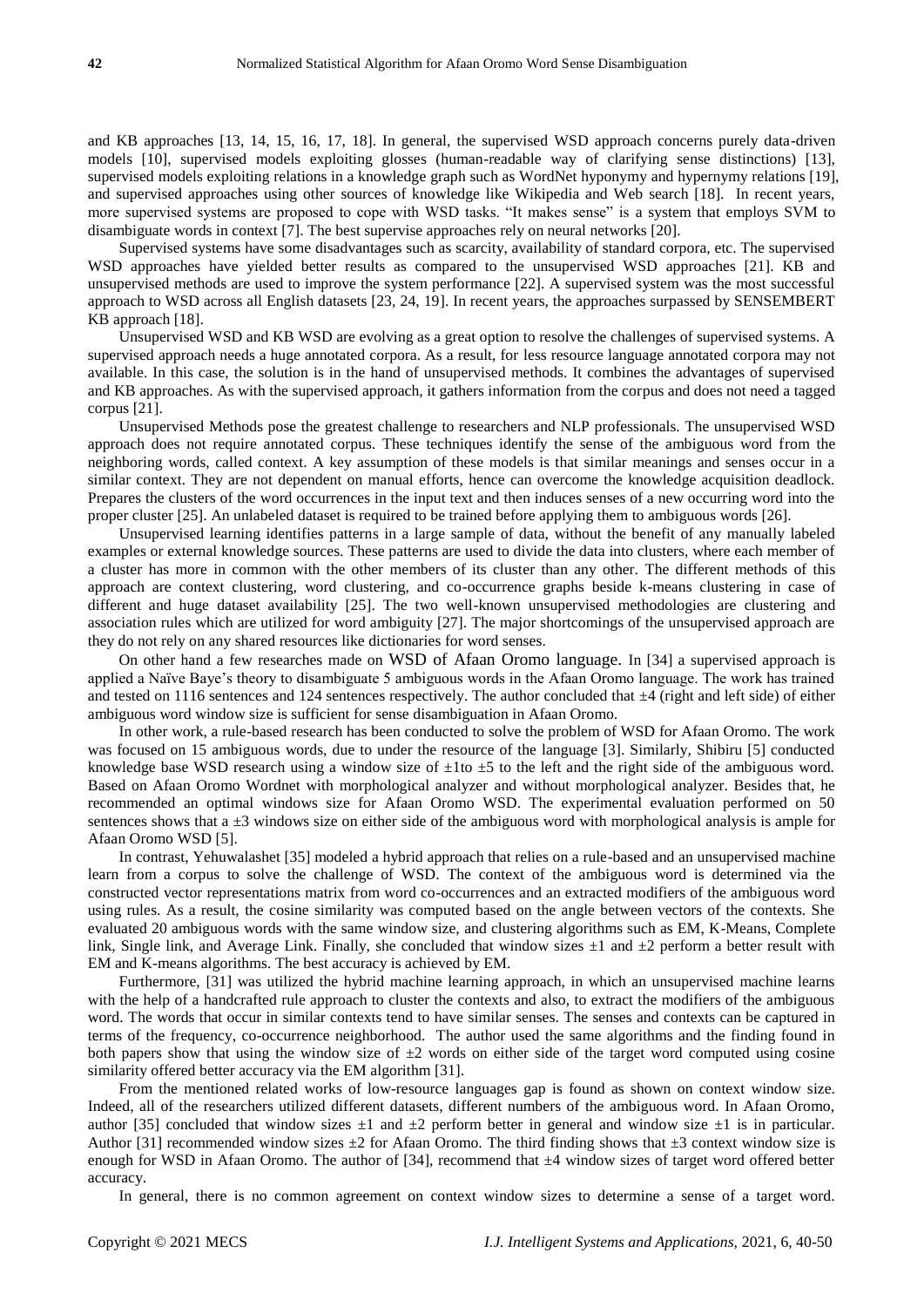Consequently, it needs additional experimentation aims possible concern of handling all context modifiers without window sizes limitation. From this viewpoint, I attempt to develop an algorithm that minimizes the gap of window sizes consideration in unsupervised learning.

They are two classifications of WSD tasks: the first one is lexical sample WSD focuses on disambiguating only some particular target words and another one is all-word WSD that conducts disambiguating every word in a document [7]. This paper focuses on lexical sample WSD.

## **3. Methodology**

This section presents the main proposals regarding dataset development, preprocessing, architecture of the system, employment of ambiguous word identification, word co-occurrence generation, sense clustering algorithm, and sense disambiguation algorithm.

#### *3.1. Dataset development*

A standard annotated corpus is not available for Afaan Oromo. To prepare a balanced corpus the researcher collected a generic news article from 3 news websites (BBC Afaan Oromo, VOA Afaan Oromo, and Fana Afaan Oromo) regarding a target ambiguous word. After collecting a considerable amount of data, further edited manually by removing those sentences which do not have ambiguous words. Furthermore, there are no repetitive sentences to improve corpus quality. For testing purposes, 20 sentences having no ambiguous words were added to the test dataset. The prepared dataset consists of 727 sentences to evaluate 20 Afaan Oromo ambiguous words*.* For training 498 sentences are used. The remaining 249 sentences, where 20 of the sentences are having no ambiguous words were used for testing purpose.



#### Fig.1. System Architecture

The proposed algorithms for this WSD purpose formulated in equations 1 to 4 are part of the above system architecture. As Fig.1 shows Afaan Oromo Documents represent a sense specific text used for the training purpose. Afaan Oromo text is any given sentences for the sake of testing the system. The next task is preprocessing all text/documents. Then a target words is identified before co-occurrence of target words with any other words in the current sentence generated. If it's on training dataset it stored on sense cluster for later usage, however if it is testing data it utilize a co-occurrence degree and disambiguate according to the algorithm. The detail of the system architecture shown on Fig.1 will be presented in the following sub-sections step by step and in detail

#### *3.2. Preprocessing*

For the training and testing dataset, elementary preprocessing like parsing text into sentences and tokenization are performed. Tokenization is a process of word identification based on the boundaries of a token. Tokenization is a language-dependent in Afaan Oromo word demarcation performed splitting text on space. After splitting via blank space, punctuation marks that appended at end of token removed similar to that of English which include the semicolon (;), comma (,), full stop (.), question mark (?) and exclamation mark (!). However, a period for abbreviation and decimal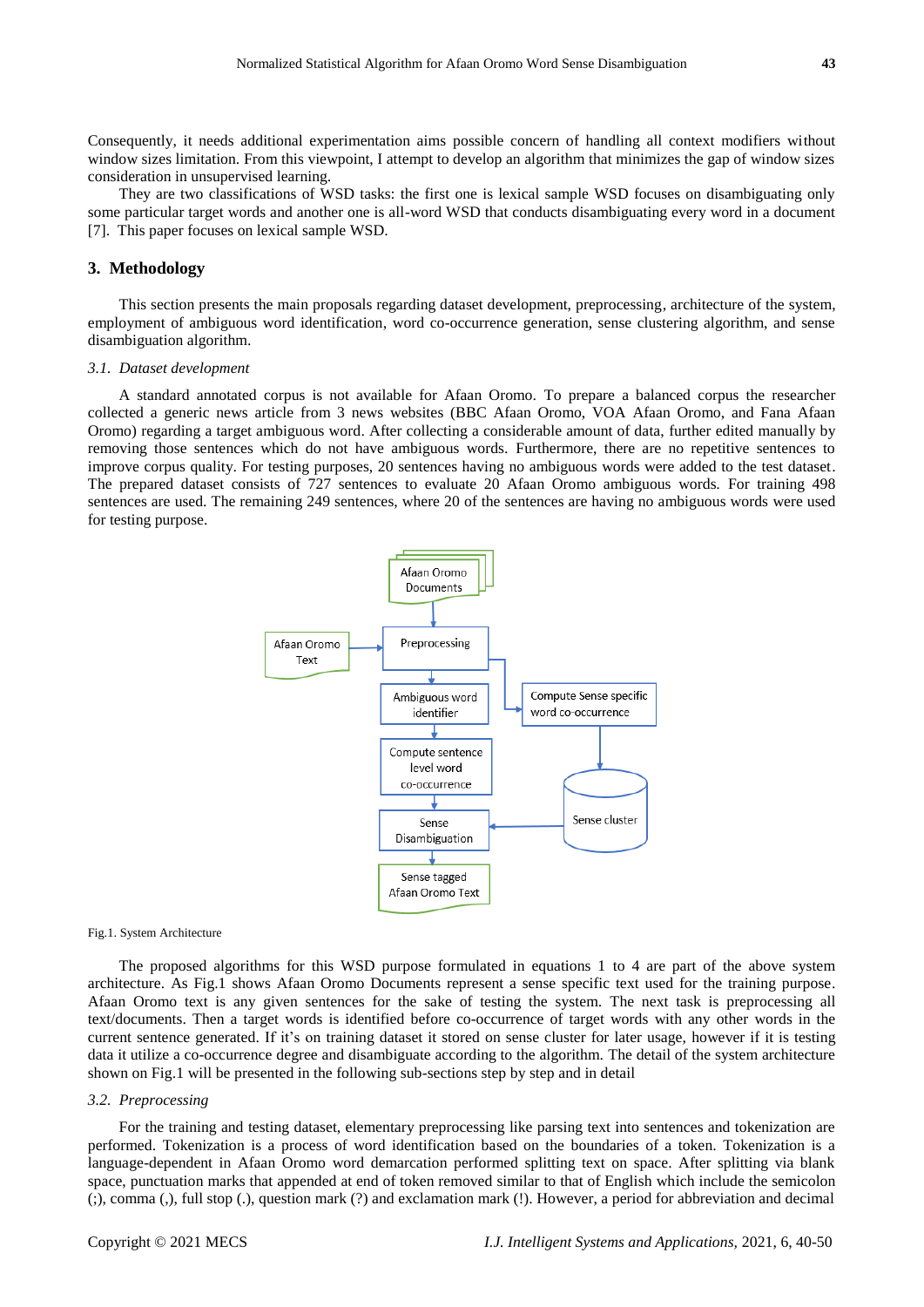number as well as hyphen (-), and also apostrophe (') known as "*hudhaa*" which is considered as part of a word not removed if and only if it is written either between alphabet or between number. In Afan Oromo text *hudhaa* is frequently occurred to specify missed consonants in words. If this character is not considered a part of the word, a single word will be split into (three) tokens with no context. In Afaan Oromo, the word o'clock or hour is *sa'aa*.

#### *3.3. Ambiguous Word Identification*

In order to perform the word disambiguation task, the first step is detecting the ambiguous word from the given text that is employed by checking each word of the sentence in ambiguous word vocabulary. The vocabulary consists the ambiguous word mentioned in section of dataset development. If ambiguous word is found in the sentence (training and/or test dataset), for the detected ambiguous word, all words in the given sentence partake in the sense disambiguation phase.

#### *3.4. Generating word co-occurrence*

In [31] the authors finding shows that smaller window sizes usually lead to better accuracy than bigger window sizes. Thus, from this viewpoint I attempt to develop an algorithm that minimize the gap of window size consideration in unsupervised learning.

Once the ambiguous word is identified, generating word co-occurrence consider the distance of ambiguous word *wa* from any other words *wj* where *wj* become *w1, w2, w3,... wn*. The distance calculates the difference in an index (position) of pair words in the given text in the form of  $wa_{index} - wi_{index}$ . The weighted distance calculated as equation 1. Let, take one Afaan Oromo text "*Gaazexeessichi sodaa nageenyaatiifan biyyaa bahe jedhe".* In this text *bahe is an ambiguous word. We stand on this position to calculate co-occurrence proximity that simulate as (bahe, Gaazexeessichi)<sup>4</sup> , (bahe, sodaa)<sup>3</sup> , (bahe, nageenyaatiifan)<sup>2</sup> , (bahe, biyyaa)<sup>1</sup> , (bahe, jedhe)<sup>1</sup> .* The superscript number is show the actual difference in position of words from ambiguous word wa. The next equation minimize thus gaps.

$$
\underbrace{Gazexeessichi}_{4}\underbrace{sodaa}_{3}\underbrace{nageenyaatiifan}_{2}\underbrace{biyyaa}_{1} \underbrace{bahe}_{bahe}\underbrace{jedhe}_{1}
$$

Fig.2. Word co-occurrence proximity sample

$$
dist = \log \frac{0.278}{(wa_{index} - w_{index})}
$$
 (1)

The result from the above equation (1) for pair words are negative where the actual distance words from ambiguous word *bahe* is 1, 2, 3, and 4 the weighted distance become -1.280, -1.973, -2.379, and -2.667 respectively. In contrast, ambiguous word with itself *(bahe* with *bahe)* is excluded in this equation. All of the results are negative numbers that need changing to positive and weighted co-occurrence of pair word (*wa* and *wi*) is computed by the next equation 2.

$$
pair(wa, wi) = abs(2.78 * dist * 2.7dist)
$$
\n(2)

Where *abs* is absolute value change any negative number into positive. The equation calculates the closeness of each word in pairs, at every co-occurrence in all sentences. The probability of word co-occurrence is calculated by equation 2, which is used to determine the most frequently and nearly occurred words in a sentence that determine the sense of words according to the context. Even in the same senses, the distance of words *wa* and *wi* are not similarly distributed across the sentences. In equation 2, the maximum and minimum result is 1 and 0 respectively for each pair. Fig.2 shows that the distance between an ambiguous word *bahe* and any other words represented by 1, 2, 3, and 4 normalized into 0.99, 0.77, 0.62, and 0.52 respectively by the equation.

#### *3.5. Clustering similar sense words*

In the training corpus, similar sense sentences are gathered together to generate sense-specific word co-occurrence with their pair frequency. To disambiguate word sense it needs word co-occurrence statistics information for each sense of the word that computed according to equation 3. The equation focuses on pair of words in the sentence that makes sense specific.

$$
SenseCluster_{(wa, wi)} = \frac{\sum abs(2.78 * dist * 2.7^{dist})}{fr(wa, wi)} \ge 0.278
$$
\n(3)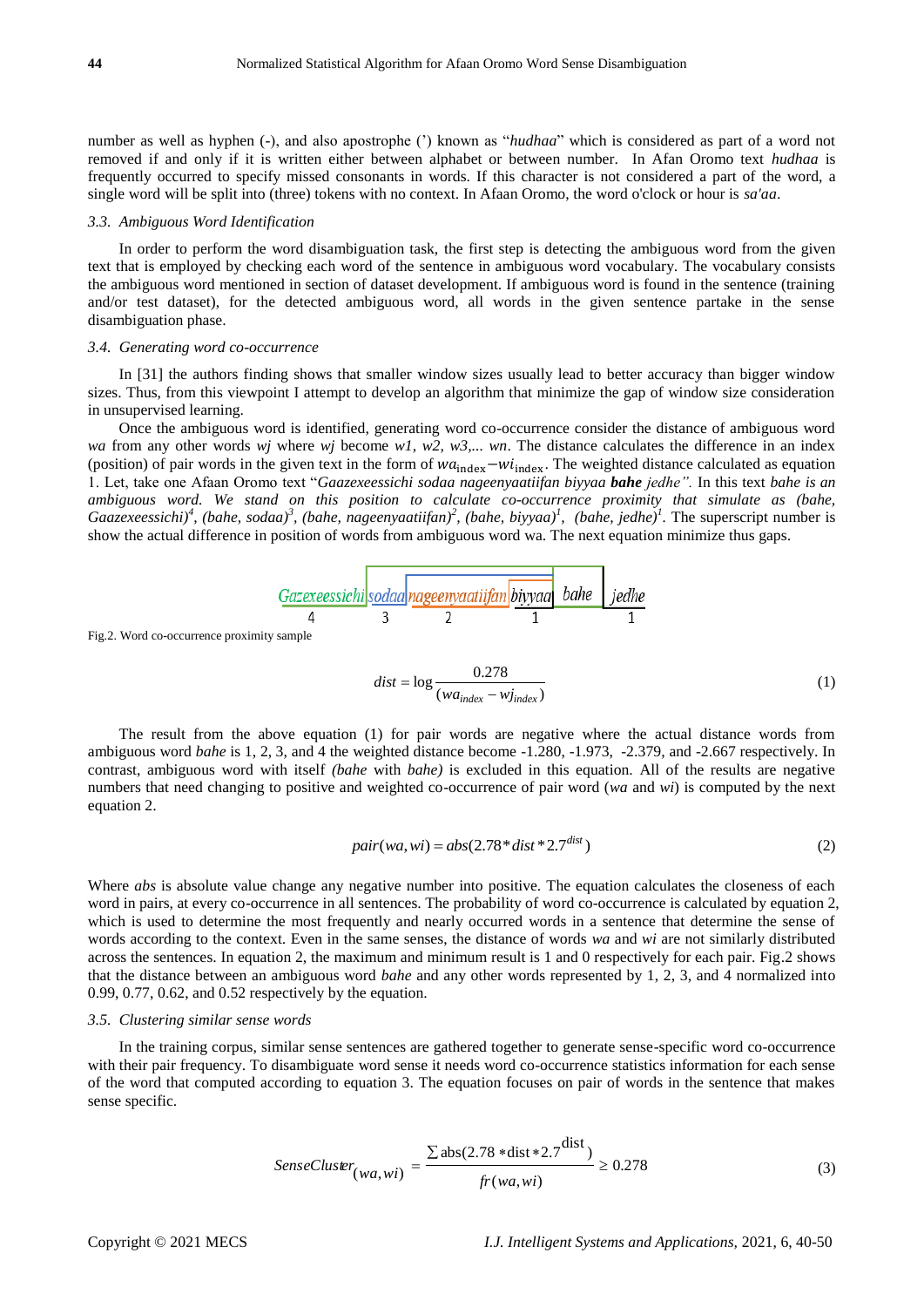Where,  $\sum$  is the summation of pair word (*wa* and *wi*) co-occurrence.  $fr(wa, wi)$  is the frequency of pair word occurrence in the sense-specific dataset, used to takes its average. The minimum threshold (0.278) is taken in order to minimize noise that happens in the sense prediction phase. All words greater than the given threshold are grouped per sense to discriminate a word's sense and stored for later sense disambiguation purposes. This is done on a training dataset for each ambiguous word. The cluster is prepared and store for later sense lookup.

#### *Algorithm for sense clustering*

*Starts by reading a folder that contains a subfolder. Read a subfolder that contains the list of files Read a file Read a list of sentence and tokenize it Computes co-occurrence of and via equation 2 Calculate via equation 3 Write to file and move to next sense file Move to the next subfolder End of sense clustering algorithm*

The requirement for sense clustering algorithm is described in this section. Firstly, the researcher creates a folder for training data. Then 20 subfolders were created and named by each ambiguous word in every subfolder, a file has been created for each sense of the by the name of respective ambiguous words. In each file there are many sentences of a single sense, every sentence starts on a new line.

#### *3.6. Sense Disambiguation*

The user inputs Afaan Oromo text into the system. Text preprocessing starts by segmenting the given text into a sentence then tokenize it. Starts searching for ambiguous word availability in the sentence from ambiguous word list discussed in section dataset development. If an ambiguous word is not found in the sentence, move to the next sentence and lookup in the same way until the end of the text. If the sentence has an ambiguous word, weighted word cooccurrence with ambiguous word computed for every word in the given sentence according to equation 3.

Unlike, equation 3 the computation is considered co-occurrence frequency per the sentence only. Once pair word co-occurrence degree is computed, two different weightings considered 0.3 for the sentence and 0.7 for a sense cluster dataset. Each pair word occurrence degree in the given sentences is multiplied by 0.3 to reduce the noise of ambiguity. Similarly, for the available pair word per sense specific dataset, their co-occurrence value is multiplied by 0.7 to maximize words sense dependency which is computed as equation 4.

Sense<sub>wa</sub>Sent<sub>j</sub> = 
$$
\sum (0.3Sent_{j(wa, wi)} + 0.7SenseCluster_{(wa, wi)})
$$
 (4)

Where sense<sub>wa</sub> is a sense of ambiguous words  $(w_a)$  in the sentence (Sent<sub>j</sub>) where, wi is a list of words  $(w1, w2, w3 ... wn)$ , in the given sentence. The first task is computing co-occurrence of ambiguous word wa with all other words wi in the current sentence Sent<sub>j</sub> that multiplied by 0.3 as denoted 0.3Sent<sub>j<sub>(wa,wi)</sub> each pair at a time. The</sub> next task is  $0.7\text{Sense}_{Cluster(wawi)}$  which is taking the co-occurrence degree of ambiguous word wa with wi from sense clustered dataset and multiplied by 0.7. This weighting was taken after many experimentations conducted and the detailed description present under section result and discussion. Finally, the  $\Sigma$  (summation) computes all pair words in the given sentence with each respective clustered sense. The maximum summation yield determines the sense of an ambiguous word in the given sentence.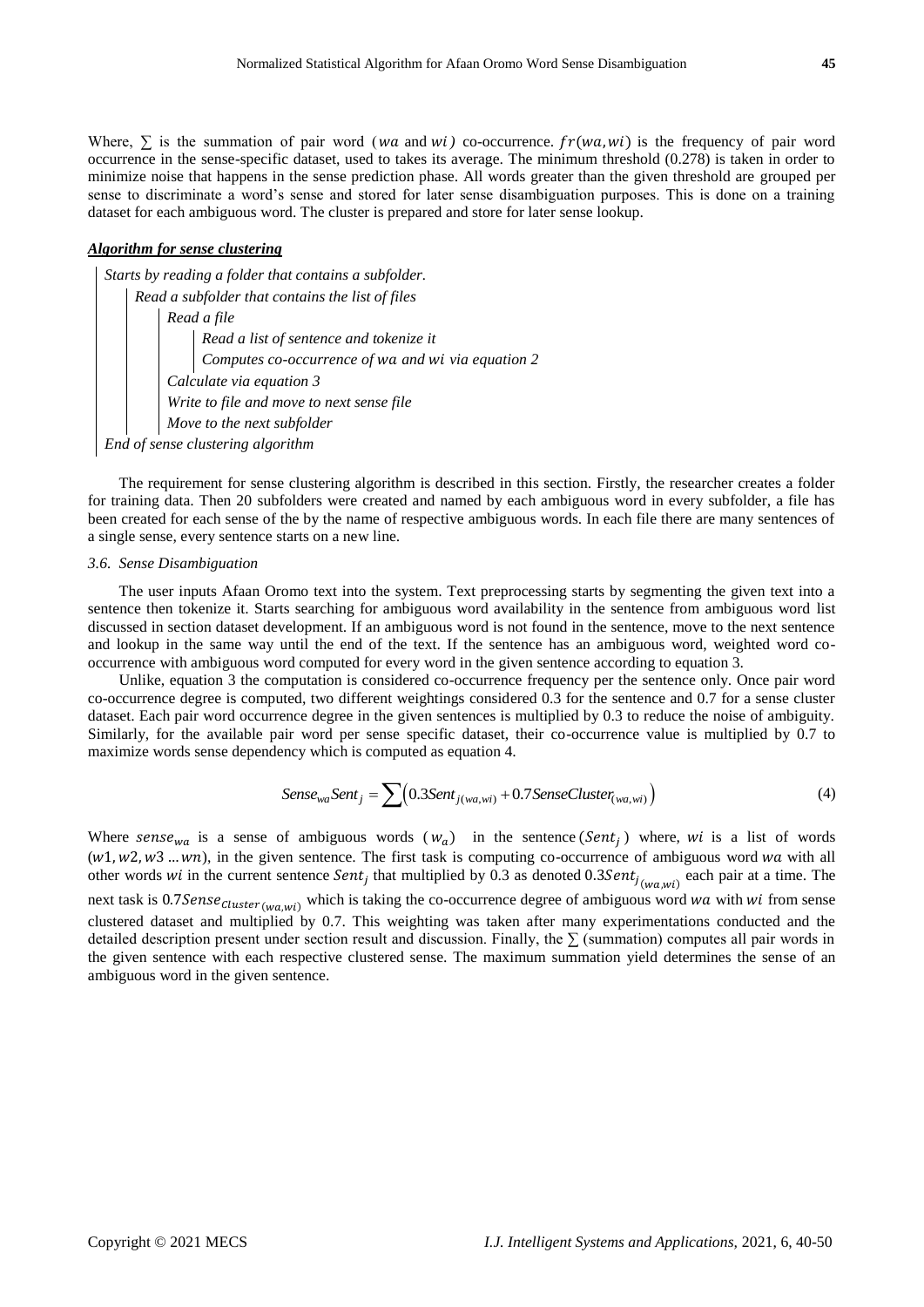## *Algorithm for Sense Disambiguation*

Read a list of text split into a list of sentences. If the sentence contains ambiguous word tokenize it Take ambiguous word position Generate pair word (of the sentence) Take each pair one by one f1 $\leftarrow$ Computes pair word co-occurrence & multiply by 0.3 f2 $\leftarrow$ Take pair co-occurrence degree from dataset(*di*) & multiply by 0.7 *sum*=f1+f2 *di*+=*sum* Take the greatest summation of *d*i Determine the target word sense Else move to the next sentence End of sense identification algorithms

## **4. Experiment and Discussion**

This section presents the result and discussion of the implementation. An experiment has been conducted on 20 ambiguous words listed under dataset development that are to be distinguished. During this experiment, the researcher tries to evaluate the performance of the algorithm. The dataset of 727 Afaan Oromo sentences are divided into a training dataset (498) and a testing dataset (229). In addition, 20 sentences having no ambiguous words are added and a total of 249 sentences are used for the system performance test

Finally, the algorithm is implemented as Fig.2 in the way that free text is given from the user. The system preprocesses a text, then search for an ambiguous word, if available it generates word co-occurrence. Next, the algorithm computes according to equation 4, after that gives sense tagged output.

Fig.2 shows a sample sentence as *Gaazexeessichi sodaa nageenyaatiifan biyyaa bahe jedhe*. After WSD done the final output tagged with a predicted sense.

*Gaazexeessichi sodaa nageenyaatiifan biyyaa bahe <<deeme>> jedhe*.

For instance term *bahe* is a target ambiguous word and that is contextually to mean left. Generally the sentence translated into the journalist said "I left a country for a safety threat".

|              | Gaazexeessichi sodaa naqeenyaatiifan biyyaa bahe jedhe |  |
|--------------|--------------------------------------------------------|--|
|              |                                                        |  |
| Disambiguate | After word sense disambigution done                    |  |

Fig.2. Sample of Afaan Oromo WSD

Initially, the pre-test has been conducted iteratively to increase the performance. The errors encountered during the pre-test have been corrected and the experiment has been done iteratively until the result is found to be satisfactory.

Next, to evaluate the result of the proposed system, I manually separate the testing set then put it on a hashmap<sup>1</sup> by means of sentences as key and the respective sense as value. During the actual experiment, the system read the test dataset that is untagged free text then compute and give the predicted sense. It automatically compare the result with the manually tagged test set from the hashmap. Finally, the actual test was performed on 249 Afaan Oromo sentences. The result on the test data set was obtained by comparing the result returned by the system with the corresponding test set which was manually tagged.

## *4.1. Experiment*

1

The experiment focuses on how WSD utilize all words in a sentence to disambiguate a target word. The experiment is conducted to identify the best normalized value for both training and testing dataset concerning the used

<sup>&</sup>lt;sup>1</sup> one of java collection type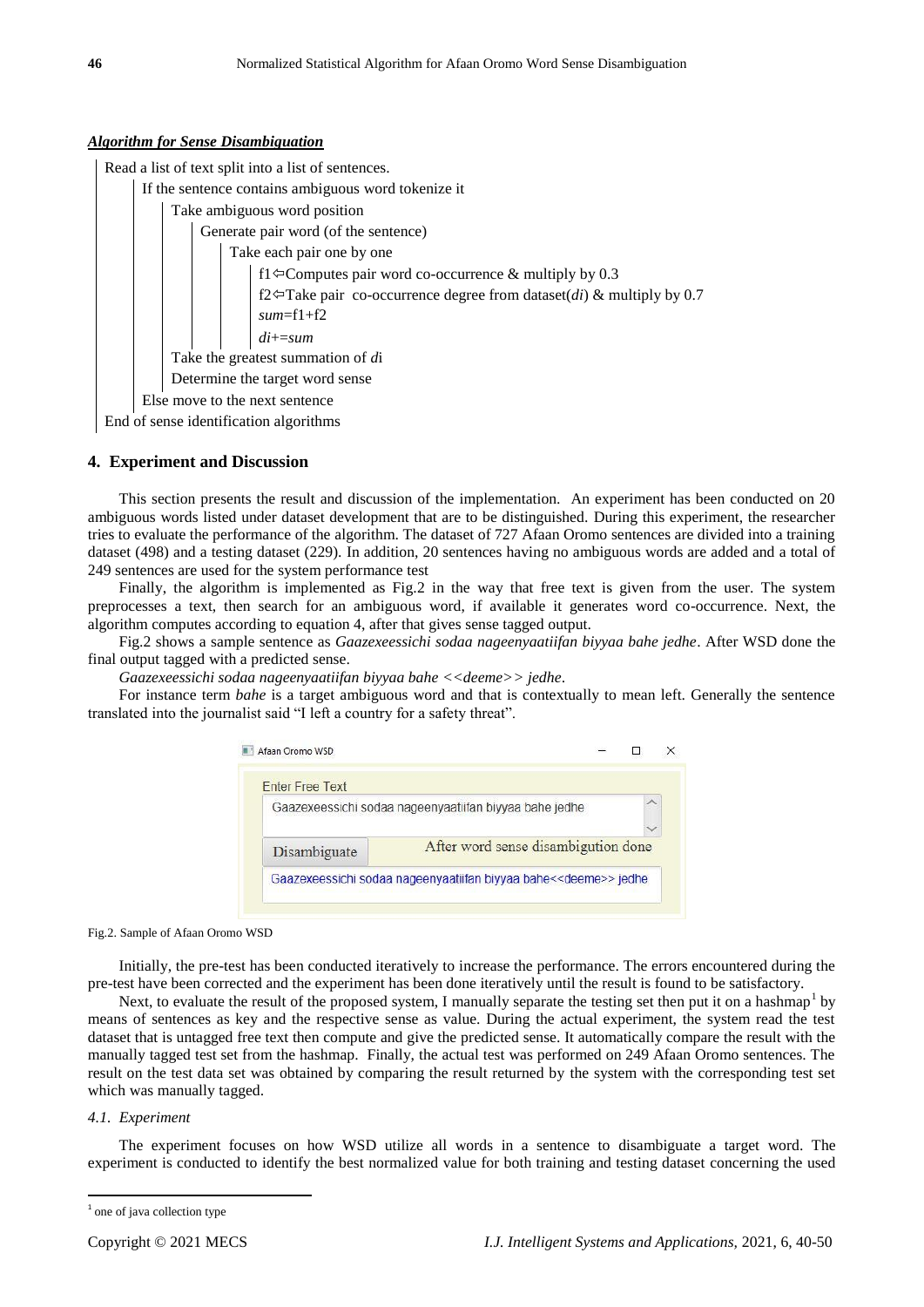approach. Many experiments have been conducted at different levels on various values of word co-occurrence normalization that tested by incrementing and decrementing 0.1 value consistently on their difference. The normalization was tried by giving various weight values for word co-occurrence in the sense-specific cluster and a given sentence (test data). The summary of 11 experiment results on the test data has shown in Table 1.

As shown in Table 1 there are 2-word co-occurrence values represented by x, and y for sense cluster, and a given text (sentence) of pair word respectively. The weight has been given to both sense cluster and test sentences as shown in Table 1. As well as the last experiment conducted without any weight that gives satisfactory F-measure.

Exp1 shows word co-occurrence from sense cluster is given least weight where co-occurrence in test sentence given is the highest weight which leads to lowest disambiguation power. From Exp1, to Exp8 the weight of the sense cluster was increased almost consistently in contrast, the weight of the test sentence decreased accordingly which leads the F-measure to slightly enhanced from 73.33% (on Exp1) to 80.76% (on Exp8). Exp8 conducted the same as equation 4 and improves 7.43% as a result of applicable weighting used. Exp3 and Exp4 gave 76.19% and 77.14% respectively there is 0.95% enhanced due to test sentence weight decreased.

| Table 1. Experimental results of word co-occurrence |  |  |  |
|-----------------------------------------------------|--|--|--|
|-----------------------------------------------------|--|--|--|

|       | <b>Sense Cluster</b> | <b>Test sentence</b> | <b>F-measure</b> |
|-------|----------------------|----------------------|------------------|
| Exp1  | 0.1x                 | 0.9y                 | 73.33%           |
| Exp2  | 0.2x                 | 0.8v                 | 74.29%           |
| Exp3  | 0.3x                 | 0.7y                 | 76.19%           |
| Exp4  | 0.3x                 | 0.6y                 | 77.14%           |
| Exp5  | 0.4x                 | 0.6y                 | 77.59%           |
| Exp6  | 0.5x                 | 0.5y                 | 78.09%           |
| Exp7  | 0.6x                 | 0.4y                 | 79.05%           |
| Exp8  | 0.7x                 | 0.3y                 | 80.76%           |
| Exp9  | 0.8x                 | 0.2y                 | 79.05%           |
| Exp10 | 0.9x                 | 0.1y                 | 79.05%           |
| Exp11 | X                    | v                    | 78.09%           |

From the result of Exp7, Exp8, Exp9, and Exp10 we recognize that the weight of the sense cluster is greater than that of the given sentence, sense prediction power become high than that of sense cluster weight is less than that of the given sentence. However, in Exp9, and Exp10 when the weight of the sense cluster is greater than 0.7 and the weight of the given sentence less than 0.3 the system decrease performance by 1.71%. When both sense cluster and test sentences are computed without weighting the system performance decreased by 2.62% than Exp8.

Moreover, when the weight of the sense cluster multiplied by 0.7 and the given sentence multiplied by 0.3 the system outperformed as achieved from Exp8. The finding found from these experiments, gives high weight to sense cluster word co-occurrence degree has significantly improved sense disambiguation power. In contrast, giving less weight to test sentences has considerably improved the performance. Generally, the conducted experiments show that the algorithm has the power of discriminating ambiguous word's sense.

#### *4.2. Evaluation Metrics*

Many efforts have been made to solve the WSD problem of Ethiopian (low-resource) languages, particularly for Afaan Oromo. Thus, research has been increasing due to it's a wide-range application coverage. As a result, a number of systems [3, 5, 31, 34, 35] were developed and evaluated on different target ambiguous words and on different datasets. According to Tesfa K. [34], supervised approach was applied aiming 5 ambiguous words which that evaluated on 124 sentences. In addition, in [3] the rule-based approach applied aiming on 15 ambiguous words. On other hand, hybrid approach [31] that blend unsupervised machine learning with handcrafted rule proposed targeting 15 ambiguous words the same as with [3]. In both [3] and [31] the size of utilized sentences for evaluation purpose is not mentioned. Similarly, Yehuwalashet [35] conducted a hybrid approach blend an unsupervised machine learning with a handcrafted rule a target on 20 words.

Furthermore, Shibiru [5] conducted a knowledge based approach relies on Afaan Oromo wordnet that contains 267 synsets from 100 ambiguous words developed by himself. He evaluated the system on 50 sentences.

Indeed, all of the mentioned researchers utilized different datasets, and different numbers of an ambiguous word. Regarding Afaan Oromo, author [35] concluded that window sizes  $\pm 1$  and  $\pm 2$  perform better in general and window size  $\pm 1$  in particular. Window sizes  $\pm 2$  is recommended for Afaan Oromo with 74.6 % F1-measure according to [31]. The third finding shows that  $\pm 3$  context window size is enough for Afaan Oromo with 63.95% accuracy [5]. Another, finding shows that  $\pm 4$  window sizes of offered 81% F1-measure accuracy as [34]. In general, there is no common agreement on context window size to disambiguate a target word, which is emerged from unavailability of standard datasets particularly for performance evaluation. Hence, it needs additional research, aims at possible concern of handling all context modifiers without window size enforcement.

This section, briefly discuss an evaluation made regarding to proposed method that minimize the gap of window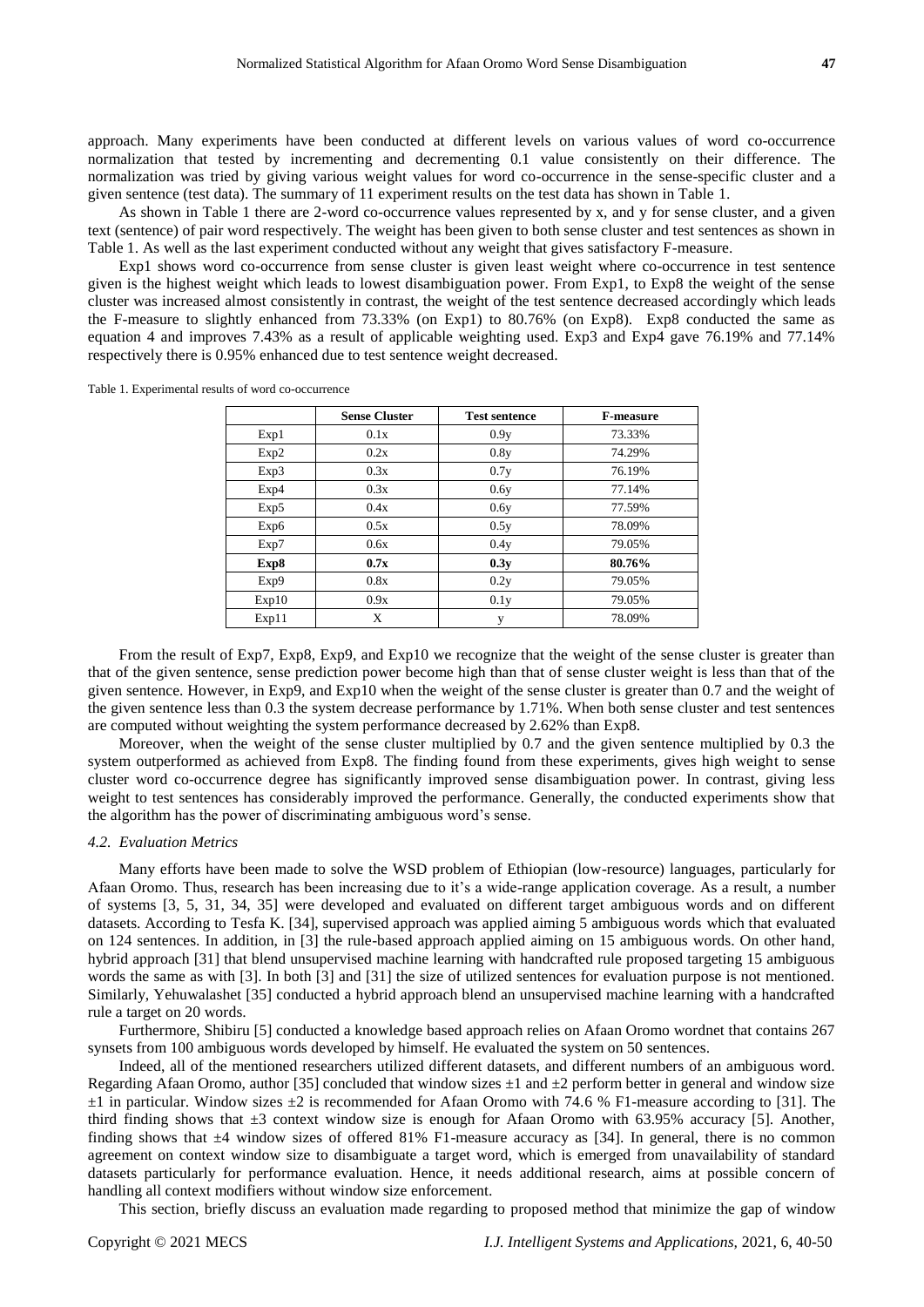size consideration for WSD in Afaan Oromo. The researcher employs various evaluation metrics on the test data and compares the results of the system with a human judge to know the rate of the system disambiguation on 249 test sentences. The metrics are precision, recall, and F-measure, of the test dataset. Therefore, the evaluation determines words that are correctly disambiguated and words that are wrongly recognized or left unrecognized. The evaluation criteria were based on the number of True Positives (TP), False Positives (FP), True Negatives (TN), and False Negatives (FN). TP and FP are counts the number of words that are recognized correctly and recognized wrongly by the WSD system respectively. TN counts the number of words that are left unrecognized correctly by the algorithm and are not in the test. FN counts the number of words that are left unrecognized wrongly by the WSD system. From the experiment, the researcher realized that FN happens when many ambiguous words occur in the given sentence. Therefore, for each metric, the respective formula is present as the next from equations 5 to 7.

$$
Precision(P) = \frac{TP}{TP + FP}
$$
\n<sup>(5)</sup>

$$
Recall(R) = \frac{TP}{TP + FN}
$$
\n<sup>(6)</sup>

$$
F-Measure = \frac{2PR}{P+R}
$$
 (7)

Table 2. The detailed result of test data

|           | Recognized | Unrecognized |
|-----------|------------|--------------|
| Correct   |            |              |
| Incorrect |            |              |

The evaluation result in Table 2 shows that 170 and 20 target words are TP and TN respectively, which is labeled the correct category. Additionally, 59 target words are FP (tagged wrong sense) 22 are FN (unrecognized wrongly). The algorithm fails to detect more than 1 ambiguous word per sentence. Meaning, in 22 sentences the number of ambiguous words or their frequency occurred more than 1 in a sentence.

The system performance is in precision, recall, and F-measure is 88.54%, 74.23%, and 80.76% respectively. The conducted experiment shows that the semantic meaning of words is closely connected to the words which are come in the same situation. As shown, the result obtained by the normalized statistical algorithm was ample as the semantic information extracted from the given text. That the approach relies upon automatically assign sense to words, more reliable and proves to be a most useful sense extraction for word sense disambiguation on its part.

## **5. Conclusion**

Clustering is one of the well-known unsupervised approaches for WSD, which focuses on grouping similar semantic information in a cluster. Besides that, the contribution of this paper is the way of sense disambiguation is novel that depends on calculating pair word co-occurrence degree of all pair words in a text from a user with every pair word in respective datasets. In this way, there is no notion of any predefined context window size utilized. From this viewpoint, all words come with an ambiguous word has involved in sense disambiguation and also, the co-occurrence degree is under consideration (an adjacent one is given the highest value).

Interestingly, clustering words per sense performance is promising based on sense-specific word co-occurrence and despite stop-word removal and stemming the text. To conclude the proposed algorithm has the power to discriminate ambiguous word's sense for a sense disambiguation purpose. Moreover, the algorithm detects semantic word relation through statistical information that is normalized based on word frequency besides, the distance between each word in pair. The performance achieved in precision, recall, and F-measure are 88.54%, 74.23%, and 80.76% respectively.

The weakness of the algorithm is it needs a training dataset that requires documents per sense grouped, which is not available for under resource language. Before implementing a sense cluster algorithm, each sense file contains the list of statements that should be ready for training and each folder contains multiple sense files of a single ambiguous word. It does not work for any ambiguous word that is not mentioned in the corpus.

The strength is, once the training data has been prepared, the execution time of the algorithm as well as tagging sense for user input text, is fast with promised output. Indeed, to the best of my knowledge, this is effortless sense clustering except, dataset development (grouping sentences of similar sense into together). Moreover, no need for sense tagging and no need for further text preprocessing except tokenization and removal of specified punctuation marks. Additionally, a language exhibiting similar patterns with Afaan Oromo can adapt the algorithm. Specifically, it increases the methodology of the WSD research. The proposed algorithm can be extended for semantic text similarity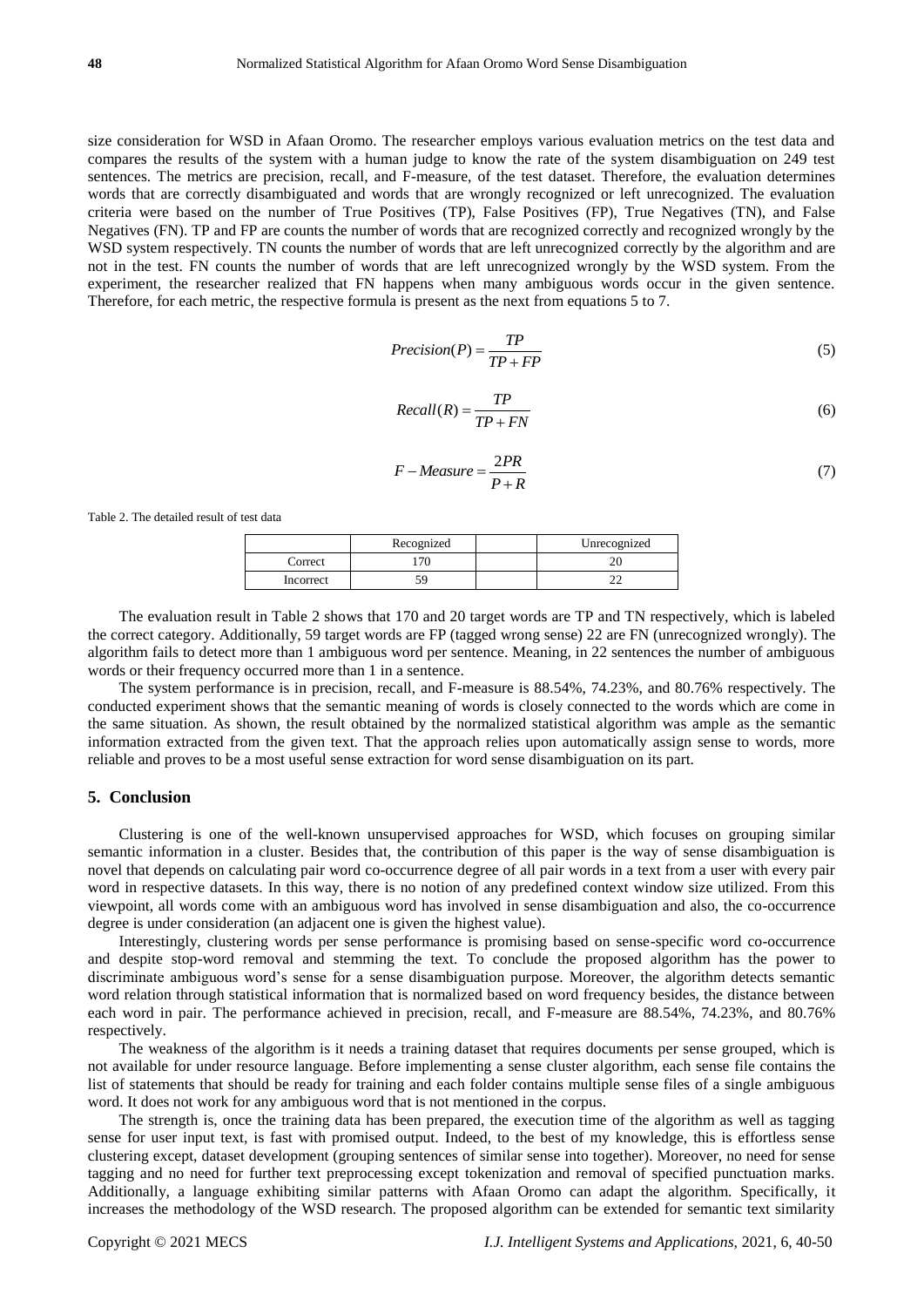without modification or with a bit modification. Furthermore, it has been pointed out how NLP plays a significant role in enhancing the computer's capability to process word senses.

## **6. Future Works**

Adding several concerned ambiguous words and their senses are one of the forwarded direction regarding the algorithms. Furthermore, morphological analyzer like performing stop-word removal and stemming or lemmatization then comparing and evaluating the performance is expected to boost the effectiveness of word sense disambiguation. The proposed algorithm can be extended for semantic text similarity without modification or with a bit modification.

#### **References**

- [1] Nadia Bouhriz, Faouzia Benabbou, and El Habib Ben Lahmar. "Word Sense Disambiguation Approach for Arabic Text" International Journal of Advanced Computer Science and Applications, Vol. 7, No. 4, 2016
- [2] Michele Bevilacqua and Roberto Navigli. "Breaking Through the 80% Glass Ceiling Raising the State of the Art in Word Sense Disambiguation by Incorporating Knowledge Graph Information" Proceedings of the 58th Annual Meeting of the Association for Computational Linguistics, pages 2854–2864 July 5 - 10, 2020
- [3] Workineh T, Debela T, Teferi K; "Designing a Rule Based Disambiguator for Afan Oromo Words". Am J Compt Sci Inform Technol, 2017
- [4] Kula Kekeba Tune, Vasudeva Varma, Prasad Pingali, Evaluation of Oromo- English Crosslanguage Information Retrieval, ijcai 2007 workshop on clia, hyderabad, india, 2007
- [5] Shibiru Olika, "word sense disambiguation for afaan oromo using knowledge base" St. University College, 2018
- [6] Baskaran Sankaran, k. Vijay-Shanker, "Influence of morphology in word sense disambiguation for Tamil", Anna University and University of Delaware Proceedings of International Conference on Natural Language Processing, 2003.
- [7] Yinglin Wang, Ming Wang, Hamido Fujitas, Word Sense Disambiguation: A comprehensive knowledge exploitation framework Knowledge-Based Systems vol 190, 29 February 2020,
- [8] David Yarowsky. Decision lists for lexical ambiguity resolution: Application to accent restoration in spanish and french. In Proceedings of the 32nd annual meeting on Association for Computational Linguistics, pages 88–95. Association for Computational Linguistics, 1994.
- [9] Bianca Scarlini, Tommaso Pasini, and Roberto Navig, "SENSEMBERT: Context-Enhanced Sense Embeddings for Multilingual Word Sense Disambiguation," The Thirty-Fourth AAAI Conference on Artificial Intelligence (AAAI-20) 2020, Association for the Advancement of Artificial Intelligence
- [10] Christian Hadiwinoto, Hwee Tou Ng, and Wee Chung Gan. Improved Word Sense Disambiguation using pre-trained contextualized word representations. In Proc. Of EMNLP, pages 5297–5306, 2019.
- [11] Michele Bevilacqua and RobertoNavigli. Quasi bidirectional encoder representations from Transformers for Word Sense Disambiguation. In Proc. of RANLP, pages 122–131, 2019
- [12] Federico Scozzafava, Marco Maru, Fabrizio Brignone, Giovanni Torrisi, and Roberto Navigli. Personalized PageRank with syntagmatic information for multilingual Word Sense Disambiguation. In Proc. of ACL (demos), 2020.
- [13] Michele Bevilacqua and Roberto Navigli. Breaking through the 80% glass ceiling: Raising the state of the art in Word Sense Disambiguation by incorporating knowledge graph information. In Proc. of ACL, pages 2854–2864, 2020
- [14] Sawan Kumar, Sharmistha Jat, Karan Saxena, and Partha Talukdar. Zero-shot Word Sense Disambiguation using sense definition embeddings. In Proc. of ACL, 2019.
- [15] Terra Blevins and Luke Zettlemoyer. Moving down the long tail of Word Sense Disambiguation with gloss informed biencoders. In Proc. of ACL, 2020.
- [16] Edoardo Barba, Tommaso Pasini, and Roberto Navigli. ESC: Redesigning WSD with extractive sense comprehension. In Proc. of NAACL, 2021.
- [17] Simone Conia and Roberto Navigli. Framing Word Sense Disambiguation as a multi-label problem for model-agnostic knowledge integration. In Proc. of EACL, 2021.
- [18] Michele Bevilacqua, Tommaso Pasini, Alessandro Raganato and Roberto Navigli "Recent Trends in Word Sense Disambiguation: A Survey" Proceedings of the Thirtieth International Joint Conference on Artificial Intelligence (IJCAI-21)
- [19] Vial, L.; Lecouteux, B.; and Schwab, D. 2019. Sense Vocabulary Compression through the Semantic Knowledge of WordNet for Neural Word Sense Disambiguation. In Proc. of Global Wordnet Conference.
- [20] Alessandro Raganato, Claudio Delli Bovi, and Roberto Navigli. 2017. Neural sequence learning models for word sense disambiguation. In Proceedings of the 2017 Conference on Empirical Methods in Natural Language Processing, pages 1156– 1167, Copenhagen, Denmark. Association for Computational Linguistics.
- [21] B. H. Manjunatha Kumar, B.E., M.Tech.A Survey on Word Sense Disambiguation Sri Siddhartha Institute of Technology, 2018
- [22] Sruthi Sankar K P, P C Reghu Raj, Jayan V U, nsupervised Approach to Word Sense Disambiguation in Malayalam," International Conference on Emerging Trends in Engineering, Science and Technology, 2015
- [23] Iacobacci, I.; Pilehvar, M. T.; and Navigli, R. 2016. Embeddings for word sense disambiguation: An evaluation study. In Proc. Of ACL, volume 1, 897–907
- [24] Melamud, O.; Goldberger, J.; and Dagan, I. 2016. context2vec: Learning generic context embedding with bidirectional LSTM. In Proc. of CoNLL, 51–61
- [25] Krishnanjan et al. "Survey and Gap Analysis of Word Sense Disambiguation Approaches on Unstructured Texts", Proceedings of the International Conference on Electronics and Sustainable Communication Systems 2020